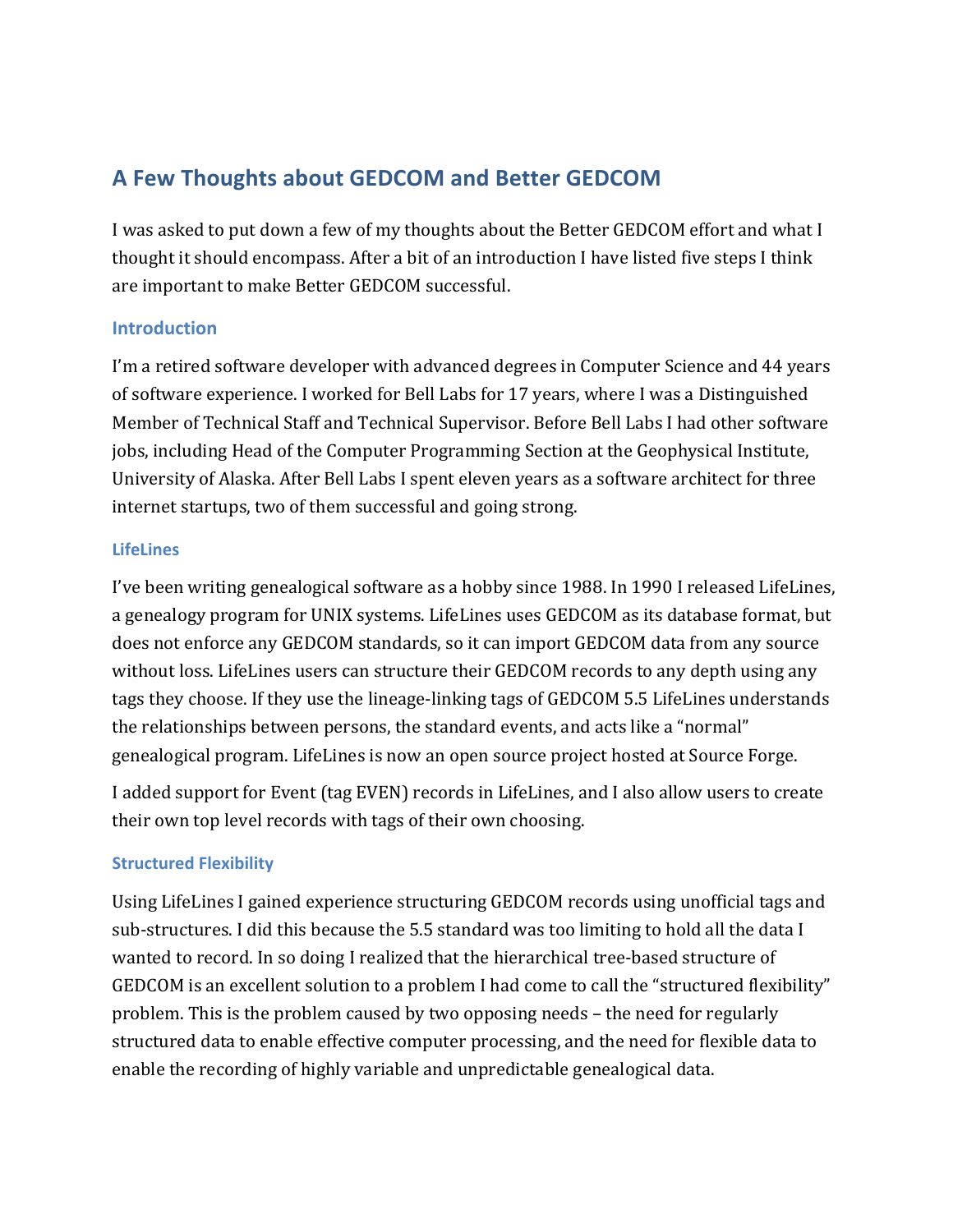I wrote a short article based on these ideas, "Structure and Flexibility in Genealogical Data," and was invited to give a talk based on that article at the 1994 GenTech conference in Dallas, Texas. Partly as a result of discussions generated by my talk, GenTech put together the effort that eventually produced the GenTech genealogical data model.

### **GenTech**

I became a critic of the GenTech model early on when it became clear that it was complex and esoteric, with a number of unnatural data types, including the difficult to understand assertion data type that had to be used as the glue to hold together most of the other data types. The model was designed in terms of normalized data types intended for direct implementation in relational databases, which was something I was strongly opposed to.

#### **DeadEnds**

Based on my experiences with LifeLines, in my GenTech talk I advocated a model based on GEDCOM-like hierarchical objects that would both extend the set of existing GEDCOM records into the realm of evidence objects, and allow for richer and more flexible and possibly user definable substructures within the records. I advocated a small set of object types that were natural to the process of genealogy. The Event record has always been high on my list of necessary genealogical records.

I started work on my own genealogical data model about the same time, both to enhance the ability of LifeLines to handle a richer set of data, and to be the model I thought the GenTech model should have been. I called it the DeadEnds model.

### **Better GEDCOM**

Better GEDCOM is an effort that got underway in late 2010, and I've been contributing comments and ideas to the effort effort. The goal of Better GEDCOM is to define an archival and transport file format that allows users of different genealogical programs to record and share all their data independent of any specific genealogical software program. It is early in the Better GEDCOM process so it is not yet clear how this goal will be met. Some contributors believe that a formal clarification of the current GEDCOM 5.5 standard with additions to fill in some gaps is what is needed. Others believe that Better GEDCOM provides the opportunity to create an entirely new transport file format based on a more complete model of genealogical data processes, taking into account the full evidence to conclusion research process. And there are others who see Better GEDCOM as an evolutionary effort, one that starts by patching up GEDCOM as its first product, continuing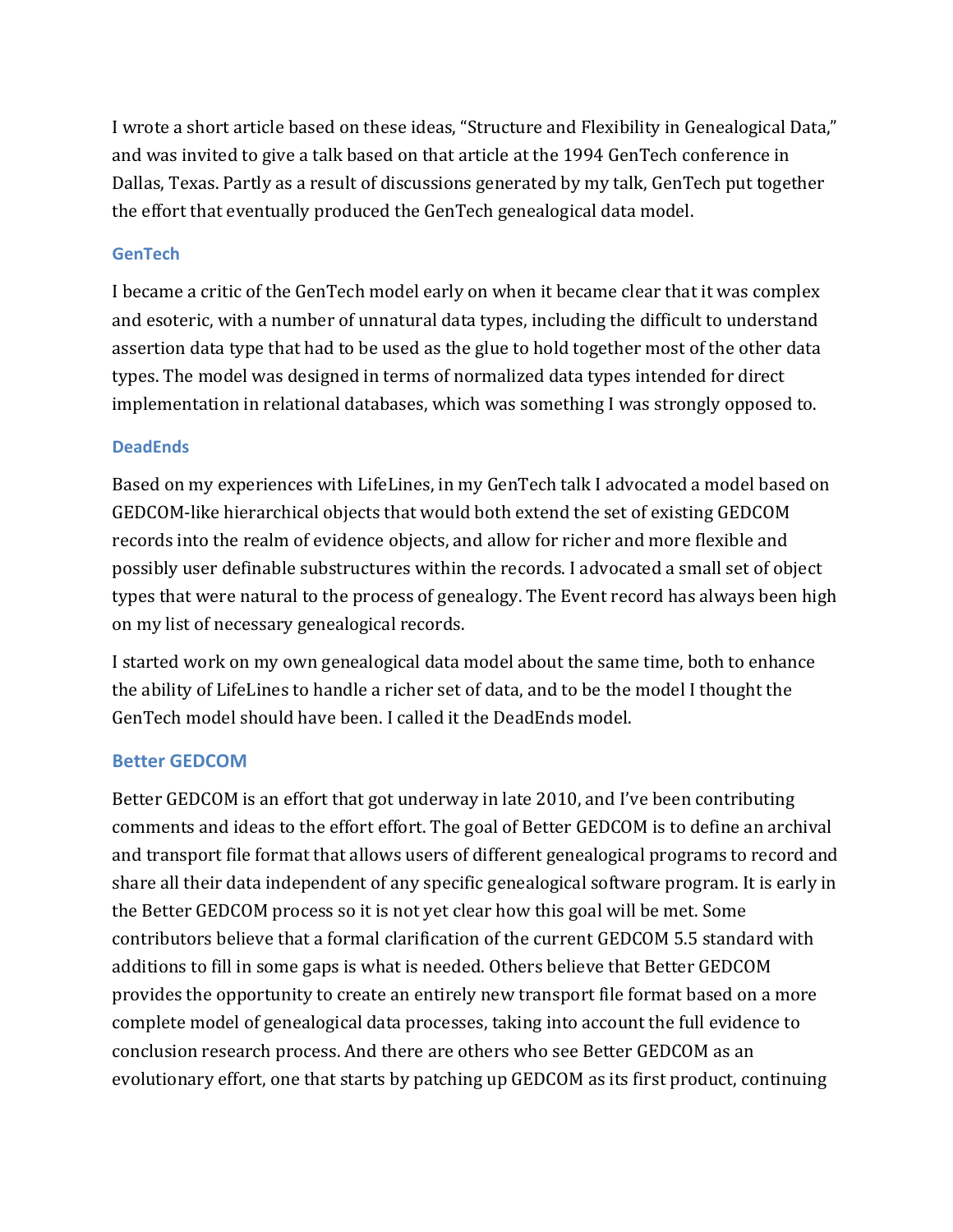on through more steps to the larger goal of a more complete genealogical data model and its transport format.

The elephant in the Better GEDCOM living room is whether any of the standards it" produces would have any impact on the commercial genealogical software industry, an industry that has demonstrated a surprising lack of will in wanting to solve the data sharing problem for their users. The Better GEDCOM team optimistically believes their work will cause a ground swell of demand for better sharing, and that the big money" players like Ancestry and FamilySearch will be compelled to come on board. Personally I believe this is a naïve point of view, but it is still a laudable goal.

# **Problems with GEDCOM**

Any effort to replace GEDCOM as the de facto genealogical data transport format should probably start with a list of GEDCOM's shortcomings for that purpose. Here is my list.

# **GEDCOM Is Restricted to a Simple Model of Genealogy**

The information that can be conveyed in a GEDCOM 5.5 compliant file is restricted to simple information about persons and families. The information that can be specified includes basic (e.g., date and place) information about a number of vital events (e.g., birth, death, burial), a number of obvious properties (e.g., sex, name, occupation), and references to the families the person was either a child or a spouse in. Any other information must be relegated to unstructured notes.

### **GEDCOM Records Hold Conclusions**

GEDCOM 5.5 is based on Person and Family records (INDI and FAM) that hold information about conclusion objects. Each Person record is intended to hold all the information that a researcher has discovered about a real person. There is no facility in GEDCOM to transport the evidence behind the research that led to the conclusions. For example, if birth information for a person were extracted from a number of sources, say by estimation from census records, from the inscription on a gravestone, and from an official birth record, there is no easy way to include this information in a GEDCOM Person record. GEDCOM Source records don't convey this information because Source records specify where genealogical information is located, not the information itself. At best the evidence must be put into unstructured NOTE lines in GEDCOM records.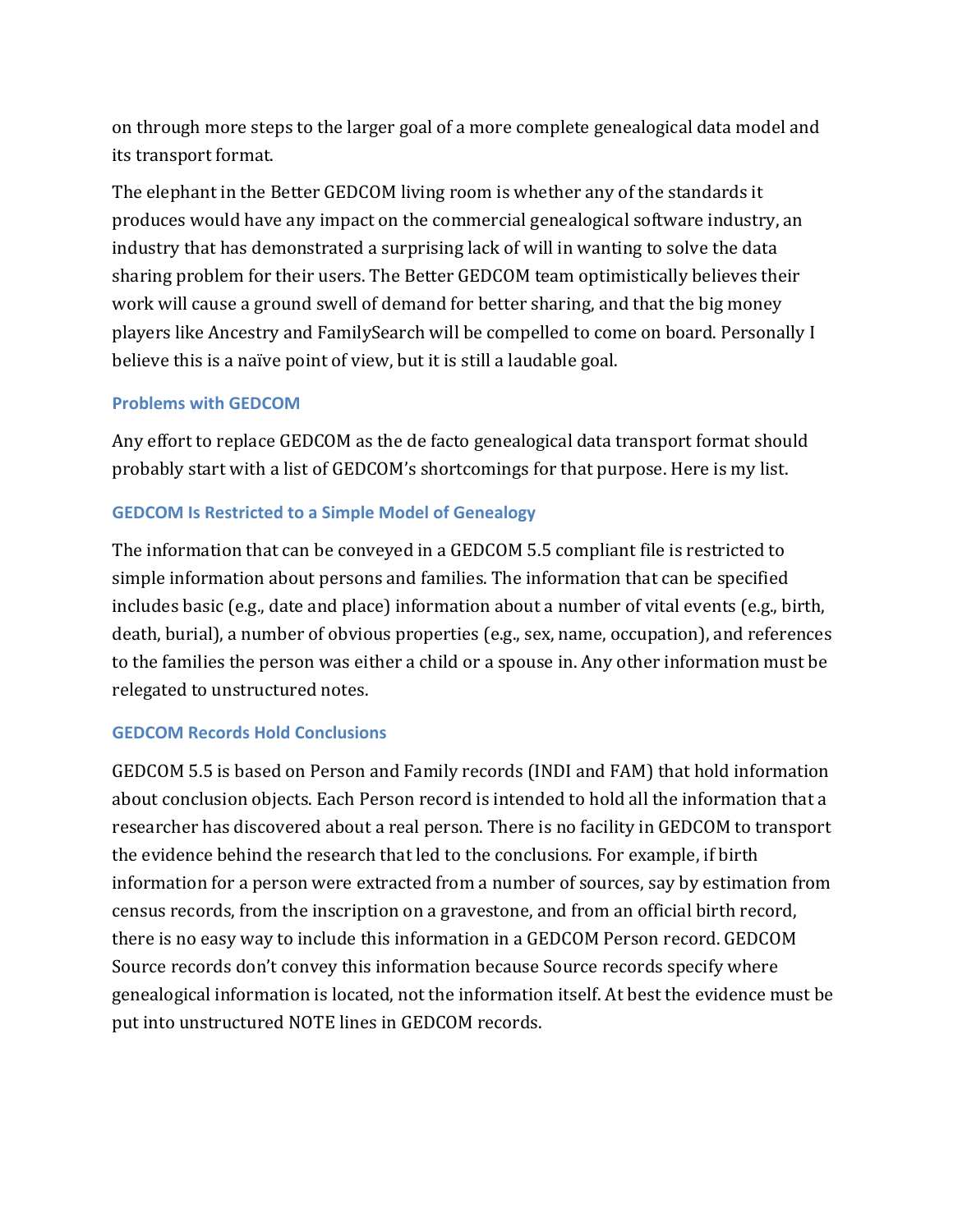#### **GEDCOM Has No Multi-Role Events**

GEDCOM has no concept of a multi-role event (other than marriage events that are treated only in the context of Family records). All event information in GEDCOM must be placed in vital event substructures inside the Person record of the primary role player. Take for example a birth record. Information from the birth record is used to create the birth event substructure in the record of the person who was born. This includes only information about the place and date of the event and very little else. What if the birth record also named the person's father and mother, their birthplaces, and the father's occupation? Where does this information go? With GEDCOM this information can only be used in the Person records of the person's parents; the evidence must be distributed into many different records and its integrity and identity is lost. How would the information about the father's birthplace be represented? In GEDCOM it would have to be done through a birth event substructure added to the father's record, and in most cases if the father already had a more complete birth event from another source the information from the child's birth record would be lost.

### **Solving GEDCOM Problems with Better GEDCOM**

Listed below are some ideas on steps Better GEDCOM could take to solve the short comings of GEDCOM 5.5 list above. First a note about XML.

### **GEDCOM and XML**

GEDCOM uses a specific syntactic structure that defines its format as a sequence of numbered, tagged lines that form hierarchical trees of tagged, text-based information. Representing information in this hierarchical manner is a natural and popular way to represent data throughout a wide array of computer applications. This has lead to the popularity of XML as a general-purpose syntax for holding tagged, text-based trees for any type of computer application. GEDCOM and XML are two different syntaxes for expressing the same kinds of information; they are isomorphic to one another. GEDCOM files can be easily transformed into XML files and vice versa. The decision to express Better GEDCOM in GEDCOM or XML syntax is not a decision that impacts other issues. It is entirely possible for genealogical applications to generate both GEDCOM and XML based transport files.

Better GEDCOM should design an XML schema for its transport file format as it is almost definite that XML is the way of the future and GEDCOM syntax is headed for the dustbin of history.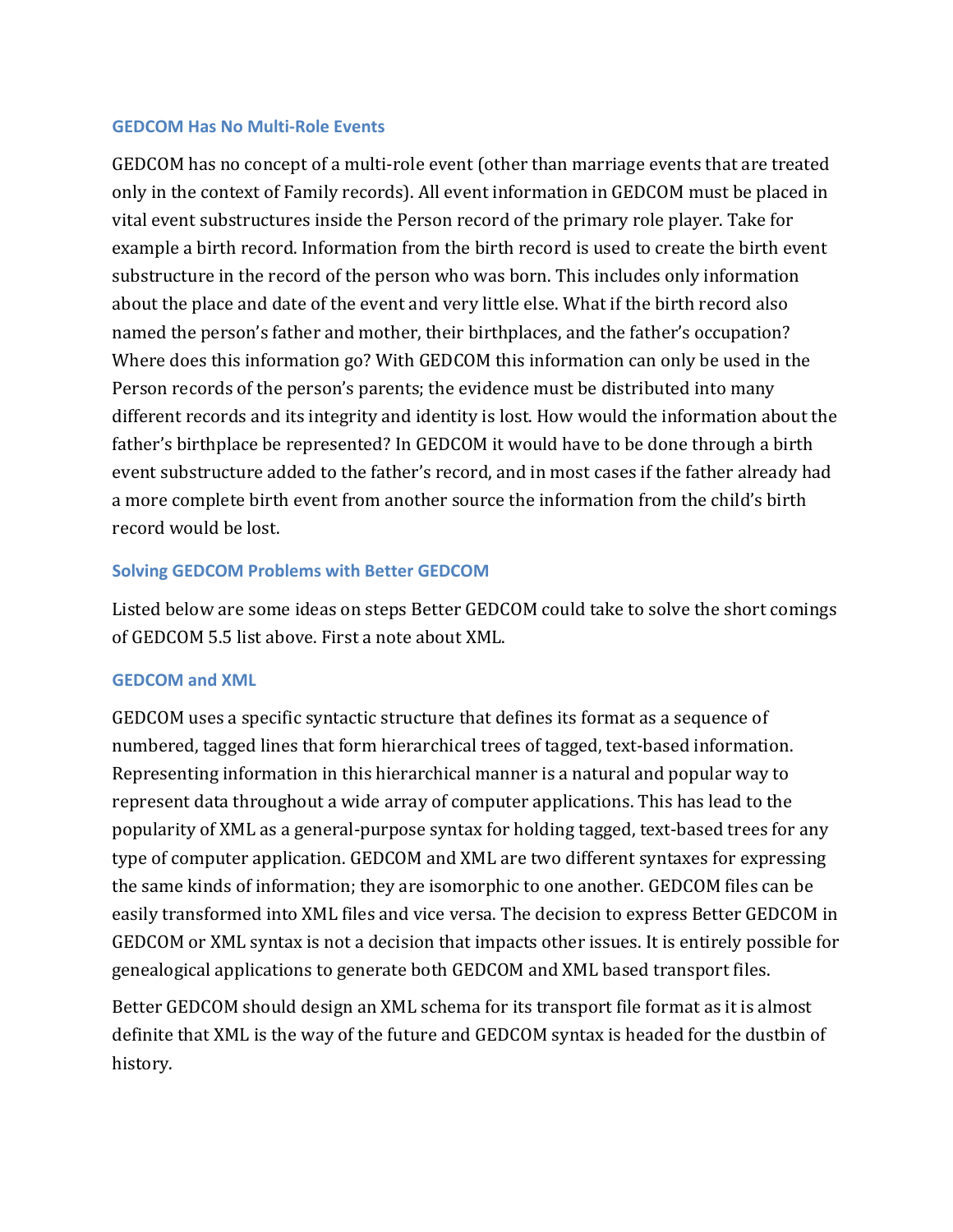### **Notes on Ordering Steps**

I don't see a natural ordering between some of the steps listed below.

## **Extend and Formalize the Sets of Tags Allowed**

Two complaints about GEDCOM are that the set of tags (referring to the 5.5 lineage-linking") standard) is not large enough for holding all the information one would like to transport between genealogical systems, and that the tags that do exist are often interpreted and used differently by different genealogical systems.

Better GEDCOM should address this problem for all record types (taking into consideration that points below recommend more record types).

### **Evidence Based Person Records**

Person and Family records in 5.5 GEDCOM are used to hold a researcher's conclusions about the persons and families he/she is researching. Many genealogical databases also hold records for the evidence information that has been extracted from sources. GEDCOM cannot transport this information. The DeadEnds model extends its Person record to be able to hold both evidence and conclusion information, and conclusion Person records can be built up from trees of evidence and lower level conclusion Person records.

Better GEDCOM should support a model that allows it to transport both conclusion and evidence information, while maintaining the relationships between types of information.

# **Multi-Role Event Records as Both Evidence and Conclusion**

GEDCOM does not support multi-role events, though a proposal from CommSoft in 1994, "Event GEDCOM," provided an excellent method for handling them. Event records hold the date and place of an event and contain a number of role sub-structures that are references to the Person records of the persons who play roles in the event. Event records can be both evidence, taking directly from a source, or conclusion, built up from a number of evidence events.

Better GEDCOM should include multi-role Events as a supported record type.

### **Place Records**

GEDCOM uses PLAC lines in event substructures to hold the names of the places where events occurred. Because many places tend to be repeated in genealogical databases this leads to a waste of space and the potential problem of multiple updates if place names are modified. For these reasons many genealogical programs use separate records for places,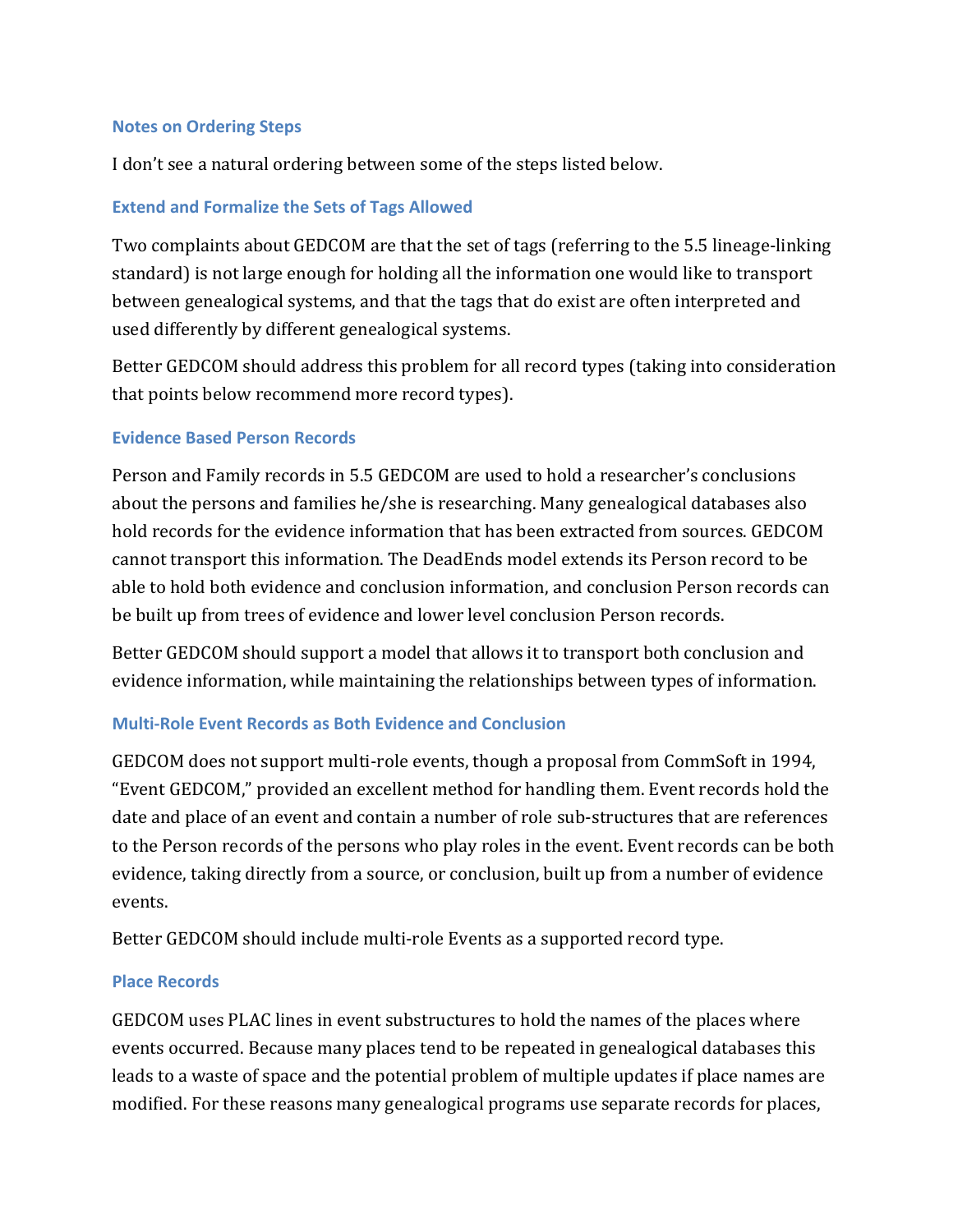often arranging those places into hierarchical structures. For example, Place records for the Canadian provinces would refer to the Place record for Canada. Place records for towns in the United States would refer to county Place records which would refer to state Place records.

Better GEDCOM should include hierarchical Place records as a supported record type.

# **Other Record Types**

A number of other record types are often discussed.

One ongoing issue is the need for the Family record and its possible replacement by a Group record that could be used for any kind of group of persons. Better GEDCOM must still transport the information from existing programs so there must be some mechanism for handling families.

Another record type sometimes mentioned is an Evidence record, which holds information about an item of evidence that Person and Event records are derived from. If an Evidence record were used, the Person and Event records would refer to them, while the Evidence record would refer to the Source record that the evidence is extracted from.

Another discussion point concern the Source record and the possibility of a Citation record. In reality a citation is a string of text used to represent the location of evidence, the string to be used in footnotes or bibliographies. Citations are generated from the contents of Source records when they are needed; they don't need to be represented by their own record type.

A difficult point concerning Source records involves that vast number of things that can be used as sources during genealogical research. The Source record must be rich enough to handle all of them. The most common thinking about this is to look to Elizabeth Shown Mill's work in describing how to reference all types of items, and then build into the Source record all the attributes needed to support the range of items. Then all the information for generating citations will be available and templates can be used to define to generate the strings from the contents of the Source records.

Finally there is sometimes discussion about a general purpose record type that can be used to record information about any arbitrary entity discovered during research that the user would like to record in his/her database.